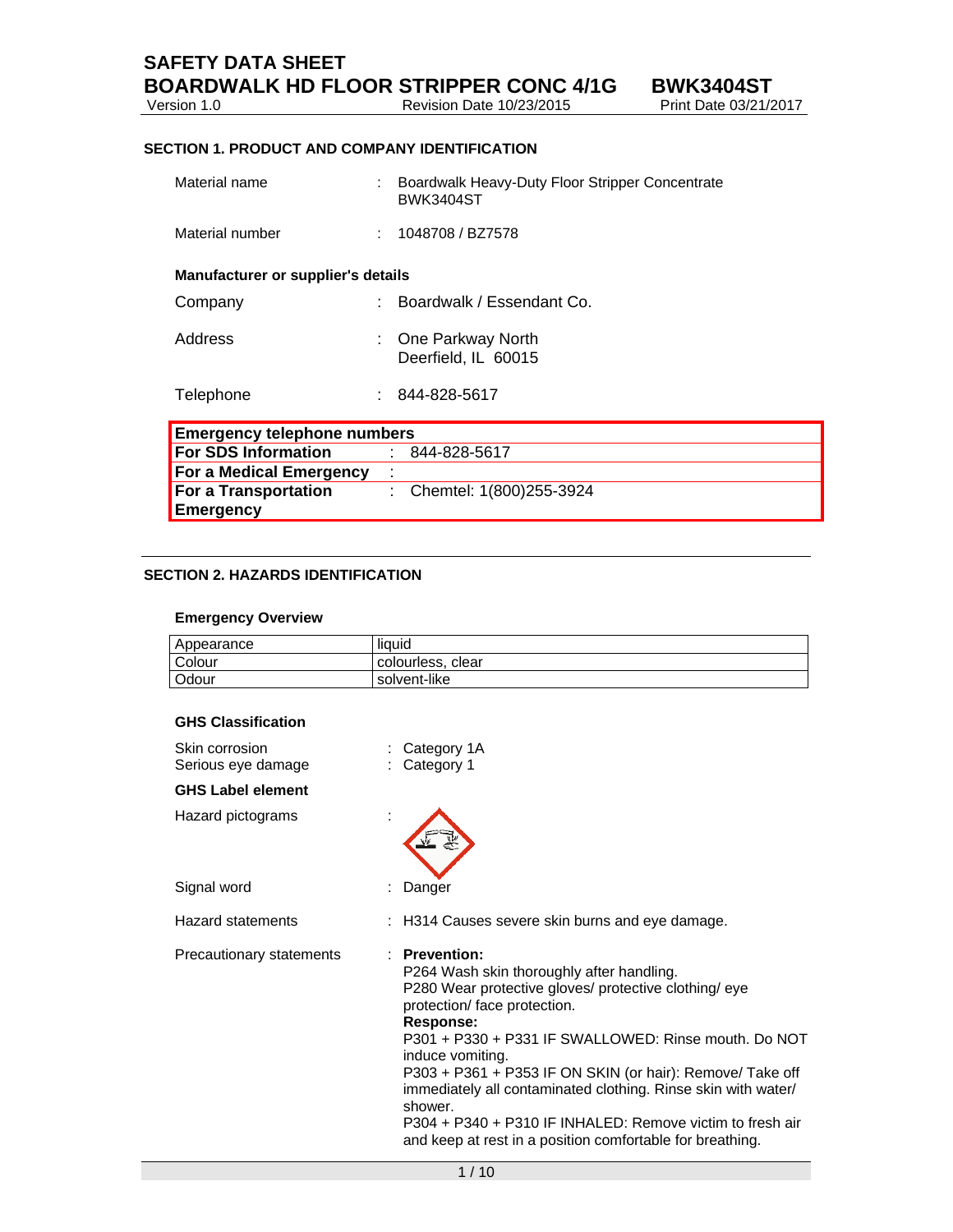| Version 1.0                     | <b>BOARDWALK HD FLOOR STRIPPER CONC 4/1G</b><br>Revision Date 10/23/2015                                                                                                                                                                                                                                                                                                                                                                                         | <b>BWK3404ST</b><br>Print Date 03/21/2017 |
|---------------------------------|------------------------------------------------------------------------------------------------------------------------------------------------------------------------------------------------------------------------------------------------------------------------------------------------------------------------------------------------------------------------------------------------------------------------------------------------------------------|-------------------------------------------|
|                                 | Immediately call a POISON CENTER or doctor/ physician.<br>P305 + P351 + P338 + P310 IF IN EYES: Rinse cautiously with<br>water for several minutes. Remove contact lenses, if present<br>and easy to do. Continue rinsing. Immediately call a POISON<br>CENTER or doctor/ physician.<br>P363 Wash contaminated clothing before reuse.<br>Storage:<br>P405 Store locked up.<br>Disposal:<br>Dispose of contents/container in accordance with local<br>regulation. |                                           |
| <b>Potential Health Effects</b> |                                                                                                                                                                                                                                                                                                                                                                                                                                                                  |                                           |
| Carcinogenicity:                |                                                                                                                                                                                                                                                                                                                                                                                                                                                                  |                                           |
| <b>IARC</b>                     | No component of this product present at levels greater than or<br>equal to 0.1% is identified as probable, possible or confirmed<br>human carcinogen by IARC.                                                                                                                                                                                                                                                                                                    |                                           |
| <b>ACGIH</b>                    | Confirmed animal carcinogen with unknown relevance to<br>humans                                                                                                                                                                                                                                                                                                                                                                                                  |                                           |
| <b>OSHA</b>                     | 2-butoxyethanol<br>No component of this product present at levels greater than or<br>equal to 0.1% is identified as a carcinogen or potential<br>carcinogen by OSHA.                                                                                                                                                                                                                                                                                             | 111-76-2                                  |
| <b>NTP</b>                      | No component of this product present at levels greater than or<br>equal to 0.1% is identified as a known or anticipated carcinogen<br>by NTP.                                                                                                                                                                                                                                                                                                                    |                                           |

#### **SECTION 3. COMPOSITION/INFORMATION ON INGREDIENTS**

Substance / Mixture : Mixture

#### **Hazardous components**

| <b>Chemical Name</b> | CAS-No.  | Concentration [%] |
|----------------------|----------|-------------------|
| 2-butoxvethanol      | 111-76-2 | l >= 10 - < 20    |
| 2-aminoethanol       | 141-43-5 | $>= 5 - < 10$     |

# **SECTION 4. FIRST AID MEASURES**

| General advice          | : Move out of dangerous area.<br>Consult a physician.<br>Show this safety data sheet to the doctor in attendance.<br>Do not leave the victim unattended.               |
|-------------------------|------------------------------------------------------------------------------------------------------------------------------------------------------------------------|
| If inhaled              | : If unconscious place in recovery position and seek medical<br>advice.<br>If symptoms persist, call a physician.<br>Remove to fresh air.                              |
| In case of skin contact | $\therefore$ If skin irritation persists, call a physician.<br>Wash off immediately with plenty of water for at least 15<br>minutes.<br>If on clothes, remove clothes. |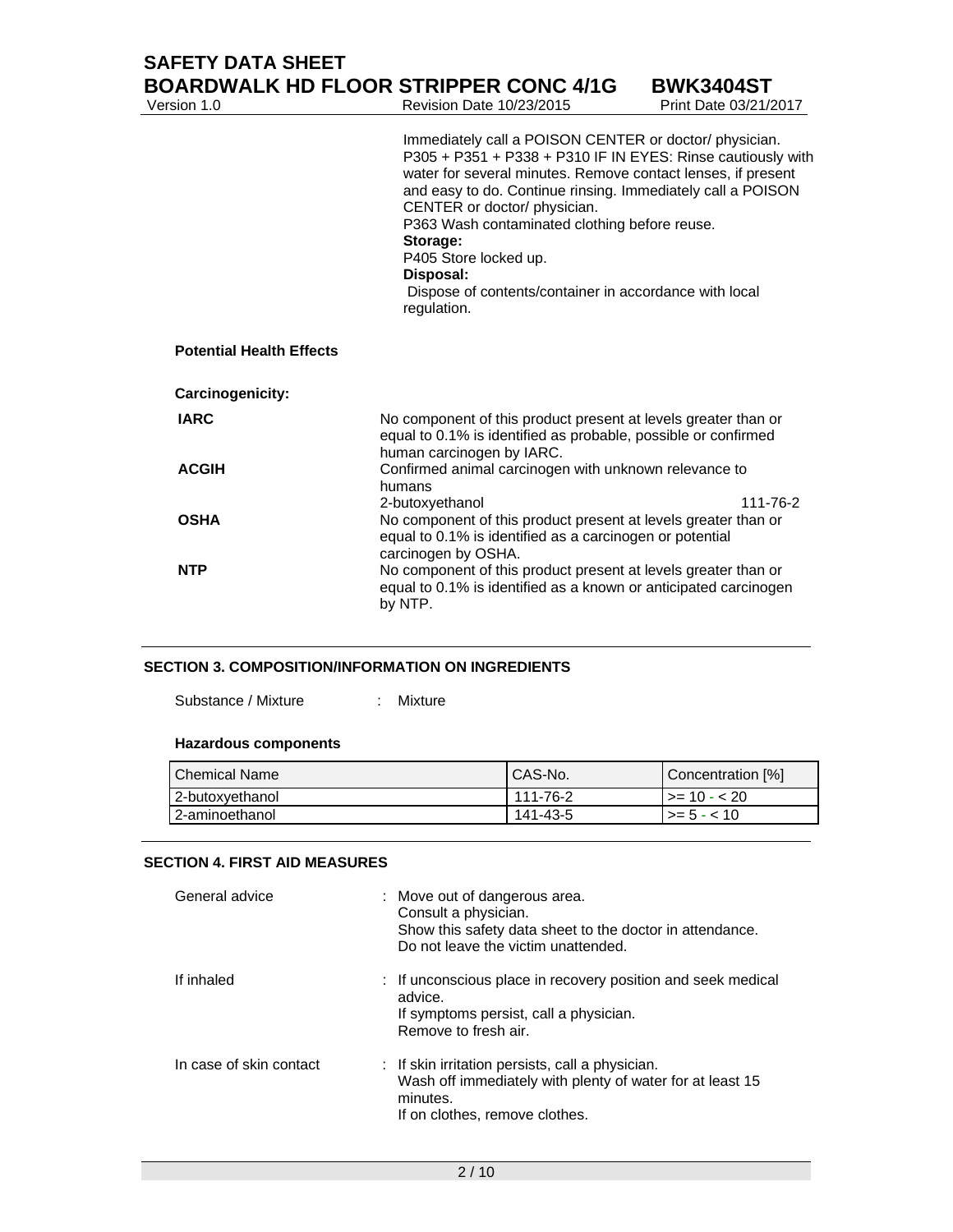# **SAFETY DATA SHEET BOARDWALK HD FLOOR STRIPPER CONC 4/1G BWK3404ST**<br>Nersion 1.0 Revision Date 10/23/2015 Print Date 03/21/2 Revision Date 10/23/2015 Print Date 03/21/2017 In case of eye contact : Remove contact lenses. Protect unharmed eye. If eye irritation persists, consult a specialist. Rinse immediately with plenty of water for at least 15 minutes. Keep eye wide open while rinsing.

| Never give anything by mouth to an unconscious person.<br>If symptoms persist, call a physician.<br>DO NOT induce vomiting unless directed to do so by a<br>physician or poison control center.<br>Take victim immediately to hospital. |
|-----------------------------------------------------------------------------------------------------------------------------------------------------------------------------------------------------------------------------------------|
|-----------------------------------------------------------------------------------------------------------------------------------------------------------------------------------------------------------------------------------------|

#### **SECTION 5. FIREFIGHTING MEASURES**

| Suitable extinguishing media                     | ÷ | Dry chemical<br>Water spray jet<br>Alcohol-resistant foam<br>Carbon dioxide (CO2)                                                                                                                                                                                         |
|--------------------------------------------------|---|---------------------------------------------------------------------------------------------------------------------------------------------------------------------------------------------------------------------------------------------------------------------------|
| Unsuitable extinguishing<br>media                |   | : High volume water jet                                                                                                                                                                                                                                                   |
| Specific hazards during<br>firefighting          |   | : Do not allow run-off from fire fighting to enter drains or water<br>courses.                                                                                                                                                                                            |
| Hazardous combustion<br>products                 |   | : Carbon dioxide (CO2)<br>Carbon monoxide<br>Smoke<br>Nitrogen oxides (NOx)                                                                                                                                                                                               |
| Specific extinguishing<br>methods                |   | : Use extinguishing measures that are appropriate to local<br>circumstances and the surrounding environment.                                                                                                                                                              |
| Further information                              |   | : Collect contaminated fire extinguishing water separately. This<br>must not be discharged into drains.<br>Fire residues and contaminated fire extinguishing water must<br>be disposed of in accordance with local regulations.<br>Standard procedure for chemical fires. |
| Special protective equipment<br>for firefighters |   | : Wear self-contained breathing apparatus for firefighting if<br>necessary.                                                                                                                                                                                               |

# **SECTION 6. ACCIDENTAL RELEASE MEASURES**

| Personal precautions,<br>protective equipment and<br>emergency procedures | : Use personal protective equipment.<br>Ensure adequate ventilation.<br>Refer to protective measures listed in sections 7 and 8.<br>Beware of vapours accumulating to form explosive<br>concentrations. Vapours can accumulate in low areas. |
|---------------------------------------------------------------------------|----------------------------------------------------------------------------------------------------------------------------------------------------------------------------------------------------------------------------------------------|
| Environmental precautions                                                 | : Prevent product from entering drains.<br>Prevent further leakage or spillage if safe to do so.<br>If the product contaminates rivers and lakes or drains inform<br>respective authorities.                                                 |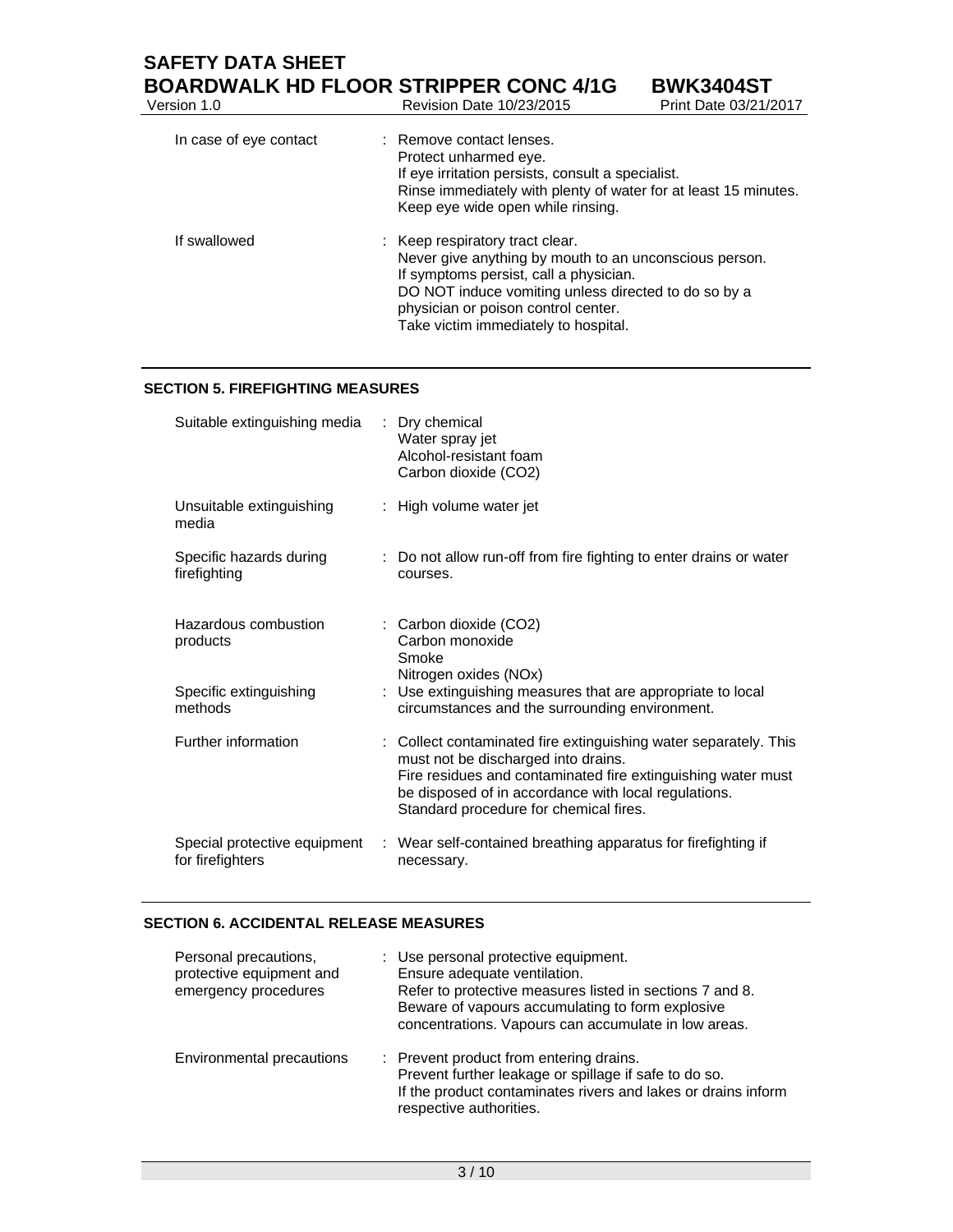| <b>SAFETY DATA SHEET</b> |                                              |                    |
|--------------------------|----------------------------------------------|--------------------|
|                          | <b>BOARDWALK HD FLOOR STRIPPER CONC 4/1G</b> | <b>BWK3404ST</b>   |
| Version 1.0              | Revision Date 10/23/2015                     | Print Date 03/21/2 |

| Version 1.0                                              | Revision Date 10/23/2015                                                                                                                                                                             | Print Date 03/21/2017 |
|----------------------------------------------------------|------------------------------------------------------------------------------------------------------------------------------------------------------------------------------------------------------|-----------------------|
| Methods and materials for<br>containment and cleaning up | $\therefore$ Neutralise with acid.<br>Soak up with inert absorbent material (e.g. sand, silica gel,<br>acid binder, universal binder, sawdust).<br>Keep in suitable, closed containers for disposal. |                       |

# **SECTION 7. HANDLING AND STORAGE**

| Advice on safe handling     | : Do not breathe vapours/dust.<br>Avoid contact with skin and eyes.<br>For personal protection see section 8.<br>Smoking, eating and drinking should be prohibited in the<br>application area.<br>To avoid spills during handling keep bottle on a metal tray.<br>Dispose of rinse water in accordance with local and national<br>regulations. |
|-----------------------------|------------------------------------------------------------------------------------------------------------------------------------------------------------------------------------------------------------------------------------------------------------------------------------------------------------------------------------------------|
| Conditions for safe storage | : Keep container tightly closed in a dry and well-ventilated<br>place.<br>Observe label precautions.<br>Electrical installations / working materials must comply with<br>the technological safety standards.                                                                                                                                   |
| Materials to avoid          | : Store and keep away from, oxidizing agents and acids.                                                                                                                                                                                                                                                                                        |

## **SECTION 8. EXPOSURE CONTROLS/PERSONAL PROTECTION**

| Components      | CAS-No.  | Value type<br>(Form of<br>exposure) | Control<br>parameters /<br>Permissible<br>concentration | <b>Basis</b>        |
|-----------------|----------|-------------------------------------|---------------------------------------------------------|---------------------|
| 2-butoxyethanol | 111-76-2 | <b>TWA</b>                          | 20 ppm                                                  | <b>ACGIH</b>        |
|                 |          | <b>TWA</b>                          | 5 ppm<br>24 mg/m3                                       | <b>NIOSH REL</b>    |
|                 |          | <b>TWA</b>                          | 50 ppm<br>240 mg/m3                                     | OSHA Z-1            |
|                 |          | <b>TWA</b>                          | 25 ppm<br>120 mg/m3                                     | OSHA P <sub>0</sub> |
| 2-aminoethanol  | 141-43-5 | <b>TWA</b>                          | 3 ppm                                                   | <b>ACGIH</b>        |
|                 |          | <b>STEL</b>                         | 6 ppm                                                   | <b>ACGIH</b>        |
|                 |          | <b>TWA</b>                          | 3 ppm<br>$8$ mg/m $3$                                   | <b>NIOSH REL</b>    |
|                 |          | <b>ST</b>                           | 6 ppm<br>15 mg/m3                                       | <b>NIOSH REL</b>    |
|                 |          | <b>TWA</b>                          | 3 ppm<br>$6$ mg/m $3$                                   | OSHA Z-1            |
|                 |          | <b>STEL</b>                         | 6 ppm<br>15 mg/m3                                       | OSHA P0             |
|                 |          | <b>TWA</b>                          | 3 ppm<br>$8$ mg/m $3$                                   | OSHA P0             |

#### **Components with workplace control parameters**

**Biological occupational exposure limits**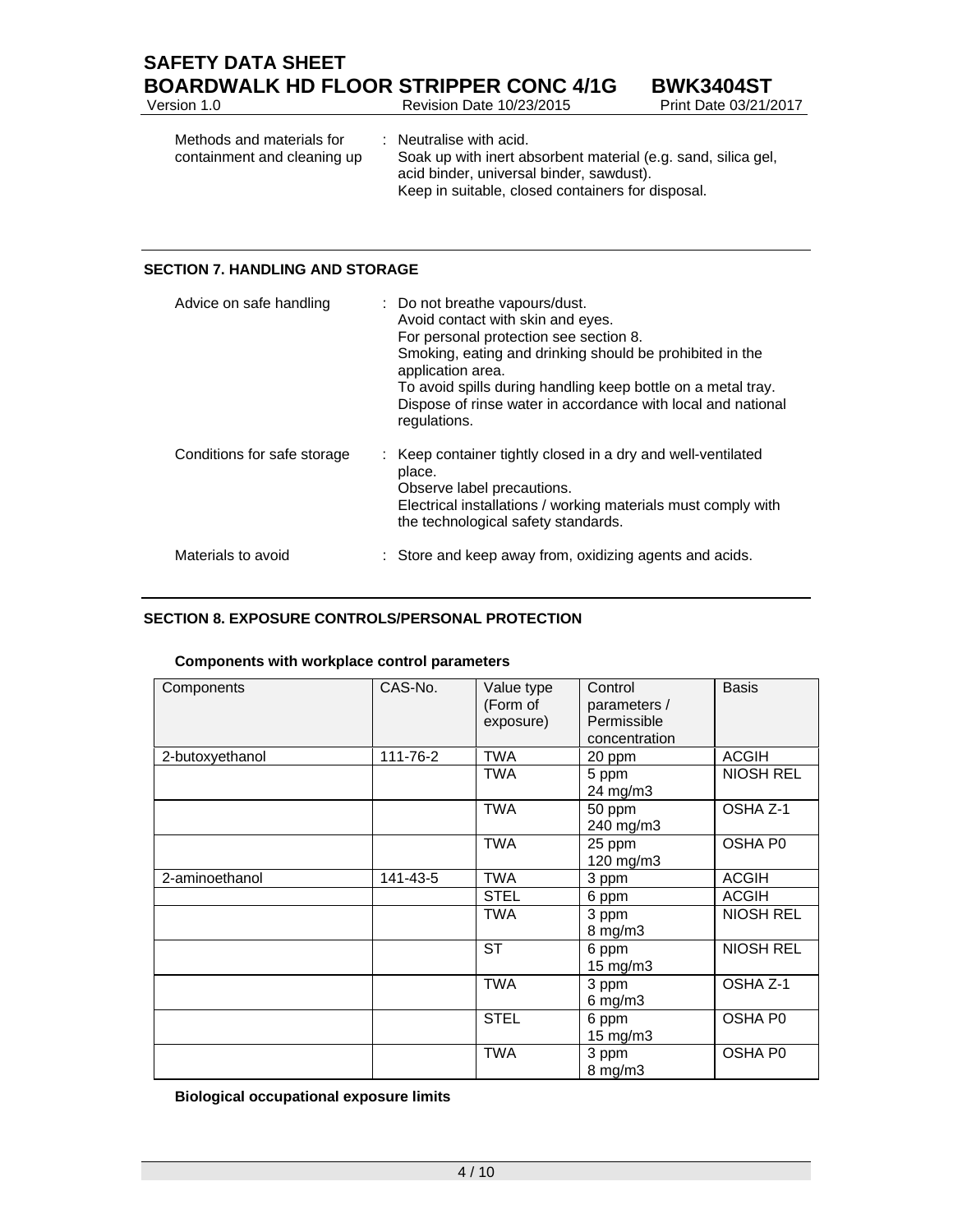# **SAFETY DATA SHEET BOARDWALK HD FLOOR STRIPPER CONC 4/1G BWK3404ST**<br>Version 1.0 Revision Date 10/23/2015 Print Date 03/21/2017

Version 1.0 Revision Date 10/23/2015 Print Date 03/21/2015 Print Date 03/21/2015 Print Date 03/21/2017 Print D

| Component              | CAS-No.  | Control      | Biological | Sampling  | Permissible        | <b>Basis</b>     |
|------------------------|----------|--------------|------------|-----------|--------------------|------------------|
|                        |          | parameters   | specimen   | time      | concentration      |                  |
| 2-BUTOXYETHANOL        | 111-76-2 | Butoxyacetic | Urine      | End of    | $200 \text{ mg/g}$ | <b>ACGIH BEI</b> |
|                        |          | acid (BAA)   |            | shift (As |                    |                  |
|                        |          |              |            | soon as   |                    |                  |
|                        |          |              |            | possible  |                    |                  |
|                        |          |              |            | after     |                    |                  |
|                        |          |              |            | exposure  |                    |                  |
|                        |          |              |            | ceases)   |                    |                  |
| Creatinine<br>Remarks: |          |              |            |           |                    |                  |

### **Personal protective equipment**

| Respiratory protection   | : Use respiratory protection unless adequate local exhaust<br>ventilation is provided or exposure assessment demonstrates<br>that exposures are within recommended exposure guidelines. |
|--------------------------|-----------------------------------------------------------------------------------------------------------------------------------------------------------------------------------------|
| Hand protection          |                                                                                                                                                                                         |
| <b>Remarks</b>           | : The suitability for a specific workplace should be discussed<br>with the producers of the protective gloves.                                                                          |
| Eye protection           | : Eye wash bottle with pure water<br>Tightly fitting safety goggles<br>Wear face-shield and protective suit for abnormal processing<br>problems.                                        |
| Skin and body protection | : Impervious clothing<br>Choose body protection according to the amount and<br>concentration of the dangerous substance at the work place.                                              |
| Hygiene measures         | : When using do not eat or drink.<br>When using do not smoke.<br>Wash hands before breaks and at the end of workday.                                                                    |

# **SECTION 9. PHYSICAL AND CHEMICAL PROPERTIES**

| Appearance                   | : liquid                           |
|------------------------------|------------------------------------|
| Colour                       | : colourless, clear                |
| Odour                        | : solvent-like                     |
| Odour Threshold              | : No data available                |
| рH                           | $: 11.5 - 12.5$                    |
| Melting point/freezing point | : No data available                |
| Boiling point                | : $>$ 100 °C                       |
| Flash point                  | : $>93.3\text{ °C}$<br>Method: TCC |
| Evaporation rate             | : < 1                              |
| Upper explosion limit        | No data available                  |
| Lower explosion limit        | No data available                  |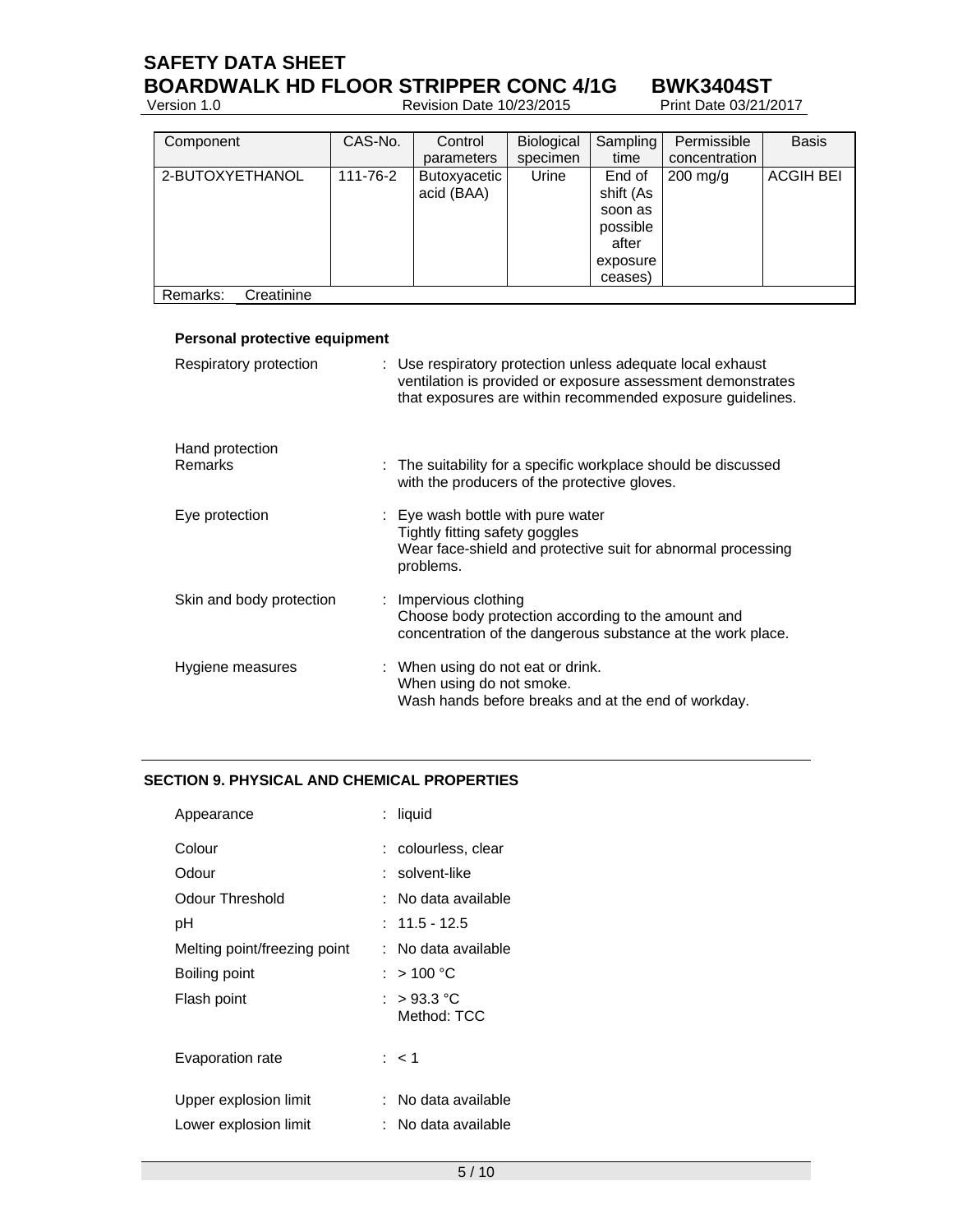# **SAFETY DATA SHEET BOARDWALK HD FLOOR STRIPPER CONC 4/1G BWK3404ST**<br>Nevision Date 10/23/2015 Print Date 03/21/2017 Revision Date 10/23/2015

| Vapour pressure                            | : 19 hPa (20 °C)                              |
|--------------------------------------------|-----------------------------------------------|
| Relative vapour density                    | : No data available                           |
| Density                                    | 1 g/cm $3$                                    |
| Solubility(ies)                            |                                               |
| Water solubility                           | : soluble in cold water, soluble in hot water |
| Solubility in other solvents               | : not determined                              |
|                                            |                                               |
| Partition coefficient: n-<br>octanol/water | : No data available                           |
| Auto-ignition temperature                  | : not determined                              |
| Thermal decomposition                      | : No data available                           |
| Viscosity                                  |                                               |
| Viscosity, kinematic                       | No data available                             |

# **SECTION 10. STABILITY AND REACTIVITY**

| Reactivity                            |  | : Stable                                                                   |
|---------------------------------------|--|----------------------------------------------------------------------------|
| Chemical stability                    |  | : Stable under normal conditions.                                          |
| Possibility of hazardous<br>reactions |  | : No decomposition if stored and applied as directed.                      |
|                                       |  | Vapours may form explosive mixture with air.                               |
| Conditions to avoid                   |  | : Heat, flames and sparks.<br>Extremes of temperature and direct sunlight. |
| Incompatible materials                |  | : Acids<br>Oxidizing agents                                                |
| Hazardous decomposition<br>products   |  | : Carbon oxides                                                            |

# **SECTION 11. TOXICOLOGICAL INFORMATION**

# **Acute toxicity**

| <b>Product:</b>           |                                                                                                                        |
|---------------------------|------------------------------------------------------------------------------------------------------------------------|
| Acute oral toxicity       | : Acute toxicity estimate : 2,682 mg/kg<br>Method: Calculation method                                                  |
| Acute inhalation toxicity | : Acute toxicity estimate : $> 40$ mg/l<br>Exposure time: 4 h<br>Test atmosphere: vapour<br>Method: Calculation method |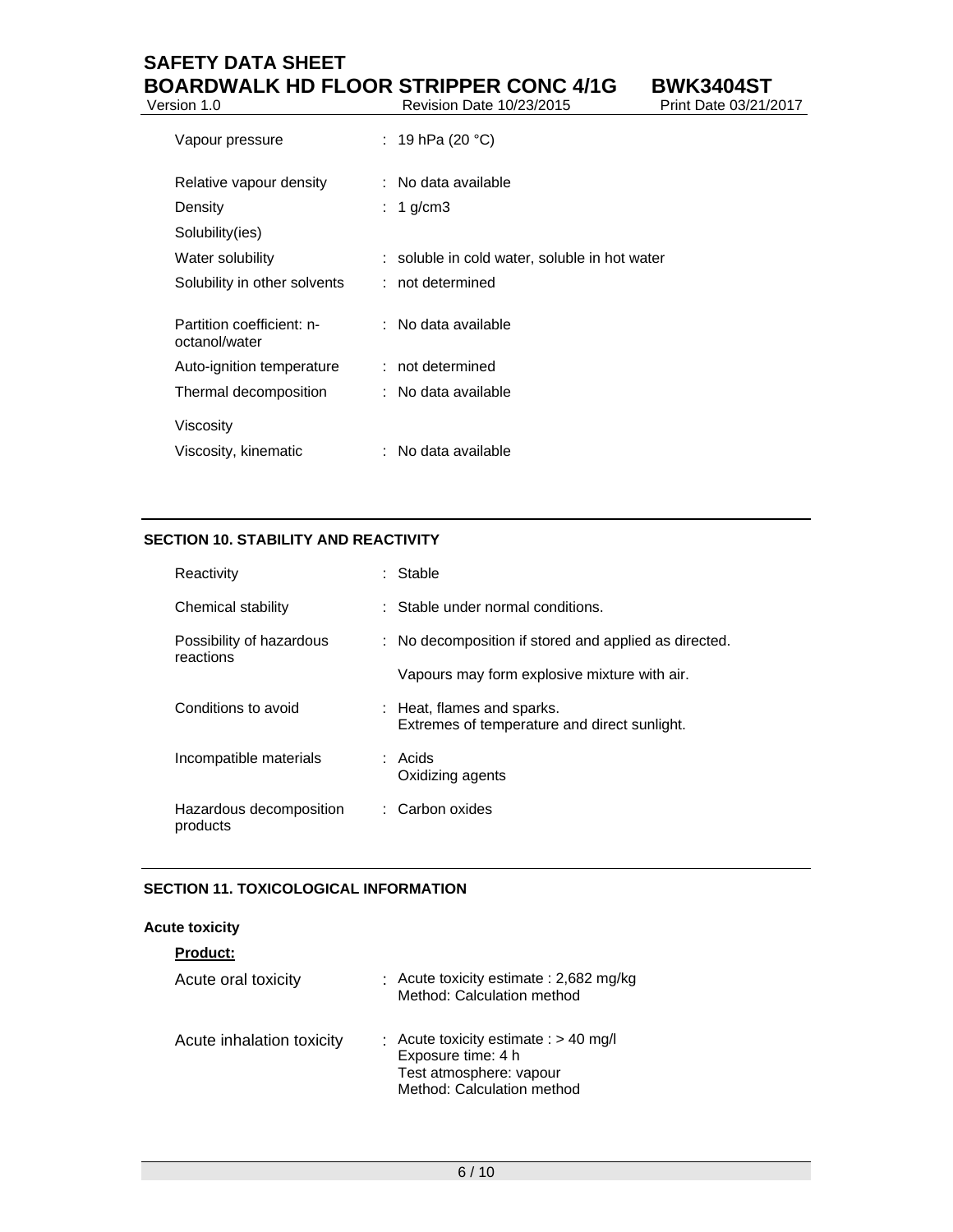# **SAFETY DATA SHEET BOARDWALK HD FLOOR STRIPPER CONC 4/1G**<br>Revision Date 10/23/2015 Revision Date 10/23/2015

| <b>BWK3404ST</b>      |
|-----------------------|
| Print Date 03/21/2017 |

| Acute dermal toxicity                  | $\therefore$ Acute toxicity estimate : 4,585 mg/kg<br>Method: Calculation method |
|----------------------------------------|----------------------------------------------------------------------------------|
| <b>Components:</b>                     |                                                                                  |
| 2-aminoethanol:<br>Acute oral toxicity | : LD50 Oral Mouse: $700 \text{ mg/kg}$                                           |
|                                        | LD50 Oral Rat: 1,515 mg/kg                                                       |
| Acute inhalation toxicity              | : LC50 Mouse: $> 1.21$ mg/l                                                      |

#### **Skin corrosion/irritation**

#### **Product:**

Remarks: Extremely corrosive and destructive to tissue.

#### **Serious eye damage/eye irritation**

#### **Product:**

Remarks: May cause irreversible eye damage.

#### **Respiratory or skin sensitisation**

No data available

#### **Germ cell mutagenicity**

No data available

#### **Carcinogenicity**

No data available

#### **Reproductive toxicity**

No data available

#### **2-butoxyethanol: 2-aminoethanol:**

#### **STOT - single exposure**

No data available

#### **STOT - repeated exposure**

No data available

#### **Aspiration toxicity**

No data available

#### **Further information**

#### **Product:**

Remarks: No data available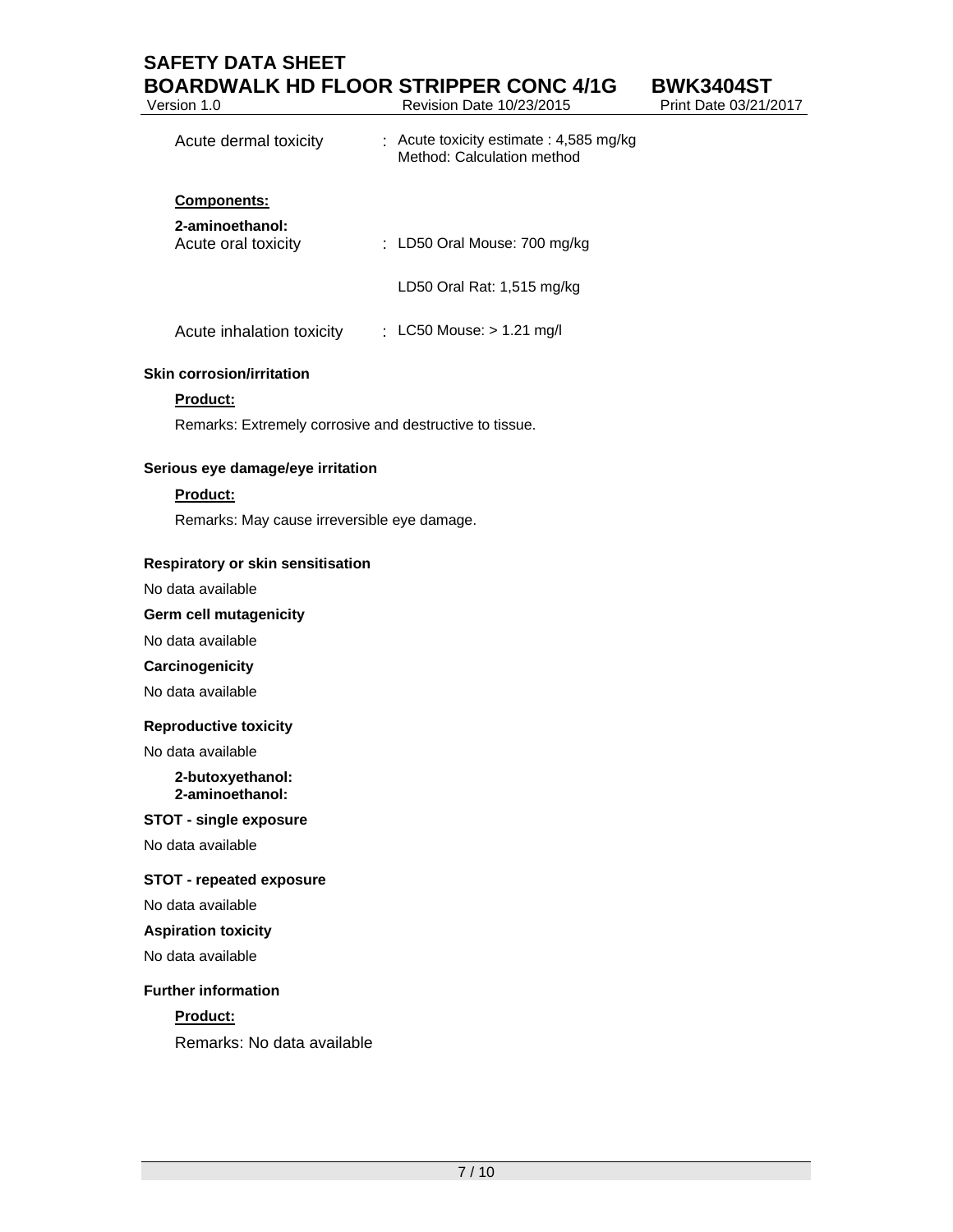Revision Date 10/23/2015 Print Date 03/21/2017

# **SECTION 12. ECOLOGICAL INFORMATION Ecotoxicity**  No data available **Persistence and degradability**  No data available **Bioaccumulative potential Product:**

| Partition coefficient: n-<br>octanol/water | : Remarks: No data available                                                                                                                                                      |
|--------------------------------------------|-----------------------------------------------------------------------------------------------------------------------------------------------------------------------------------|
| <b>Mobility in soil</b>                    |                                                                                                                                                                                   |
| No data available                          |                                                                                                                                                                                   |
| Other adverse effects                      |                                                                                                                                                                                   |
| No data available<br><b>Product:</b>       |                                                                                                                                                                                   |
| Regulation                                 | 40 CFR Protection of Environment; Part 82 Protection of<br>Stratospheric Ozone - CAA Section 602 Class I<br><b>Substances</b>                                                     |
| Remarks                                    | This product neither contains, nor was manufactured<br>with a Class I or Class II ODS as defined by the U.S.<br>Clean Air Act Section 602 (40 CFR 82, Subpt. A, App.A<br>$+ B$ ). |
| Additional ecological<br>information       | : No data available                                                                                                                                                               |

# **SECTION 13. DISPOSAL CONSIDERATIONS**

| <b>Disposal methods</b> |                                                                                                                                                                                                                              |
|-------------------------|------------------------------------------------------------------------------------------------------------------------------------------------------------------------------------------------------------------------------|
| Waste from residues     | : Dispose of in accordance with local regulations.<br>Do not contaminate ponds, waterways or ditches with<br>chemical or used container.<br>The product should not be allowed to enter drains, water<br>courses or the soil. |
| Contaminated packaging  | : Empty remaining contents.<br>Dispose of as unused product.<br>Do not re-use empty containers.                                                                                                                              |

# **SECTION 14. TRANSPORT INFORMATION**

Transportation Regulation: 49 CFR (USA): NOT REGULATED AS DANGEROUS GOODS OR HAZARDOUS MATERIAL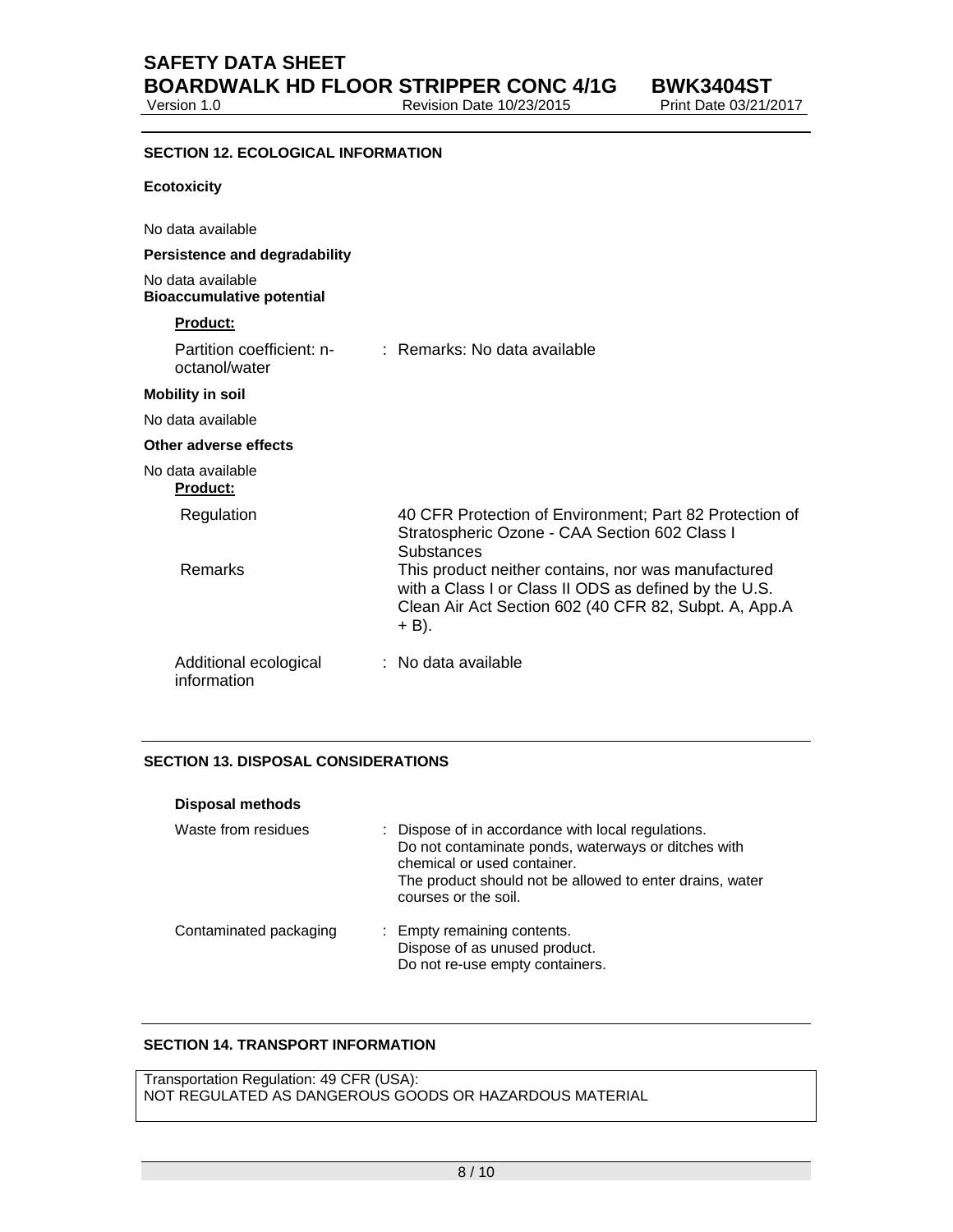# **SAFETY DATA SHEET BOARDWALK HD FLOOR STRIPPER CONC 4/1G BWK3404ST**

Version 1.0 Revision Date 10/23/2015 Print Date 03/21/2017

Transportation Regulation: IMDG (Vessel): NOT REGULATED AS DANGEROUS GOODS OR HAZARDOUS MATERIAL

Transportation Regulation: IATA (Cargo Air): NOT REGULATED AS DANGEROUS GOODS OR HAZARDOUS MATERIAL

Transportation Regulation: IATA (Passenger Air): NOT REGULATED AS DANGEROUS GOODS OR HAZARDOUS MATERIAL

Transportation Regulation: TDG (Canada): NOT REGULATED AS DANGEROUS GOODS OR HAZARDOUS MATERIAL

#### **SECTION 15. REGULATORY INFORMATION**

#### **EPCRA - Emergency Planning and Community Right-to-Know Act**

#### **CERCLA Reportable Quantity**

| Components           | CAS-No.  | (lbs) | Component RQ   Calculated product RQ<br>(lbs) |
|----------------------|----------|-------|-----------------------------------------------|
| 12.2'-iminodiethanol | 111-42-2 | 100   |                                               |

\*: Calculated RQ exceeds reasonably attainable upper limit.

#### **SARA 304 Extremely Hazardous Substances Reportable Quantity**

This material does not contain any components with a section 304 EHS RQ.

| SARA 311/312 Hazards                             | : Acute Health Hazard                                                                                                                                                                     |
|--------------------------------------------------|-------------------------------------------------------------------------------------------------------------------------------------------------------------------------------------------|
| <b>SARA 302</b>                                  | : No chemicals in this material are subject to the reporting<br>requirements of SARA Title III, Section 302.                                                                              |
| <b>SARA 313</b>                                  | : This material does not contain any chemical components with<br>known CAS numbers that exceed the threshold (De Minimis)<br>reporting levels established by SARA Title III, Section 313. |
| <b>California Prop 65</b><br>2,2'-iminodiethanol | WARNING! This product contains a chemical known to the<br>State of California to cause cancer.<br>111-42-2                                                                                |
|                                                  | The components of this product are reported in the following inventories:                                                                                                                 |
|                                                  |                                                                                                                                                                                           |

| <b>TSCA</b>  | On TSCA Inventory                                      |
|--------------|--------------------------------------------------------|
| <b>DSL</b>   | All components of this product are on the Canadian DSL |
| <b>AICS</b>  | On the inventory, or in compliance with the inventory  |
| <b>NZIoC</b> | On the inventory, or in compliance with the inventory  |
| <b>PICCS</b> | On the inventory, or in compliance with the inventory  |
| <b>IECSC</b> | On the inventory, or in compliance with the inventory  |
|              |                                                        |

**Inventory Acronym and Validity Area Legend:**